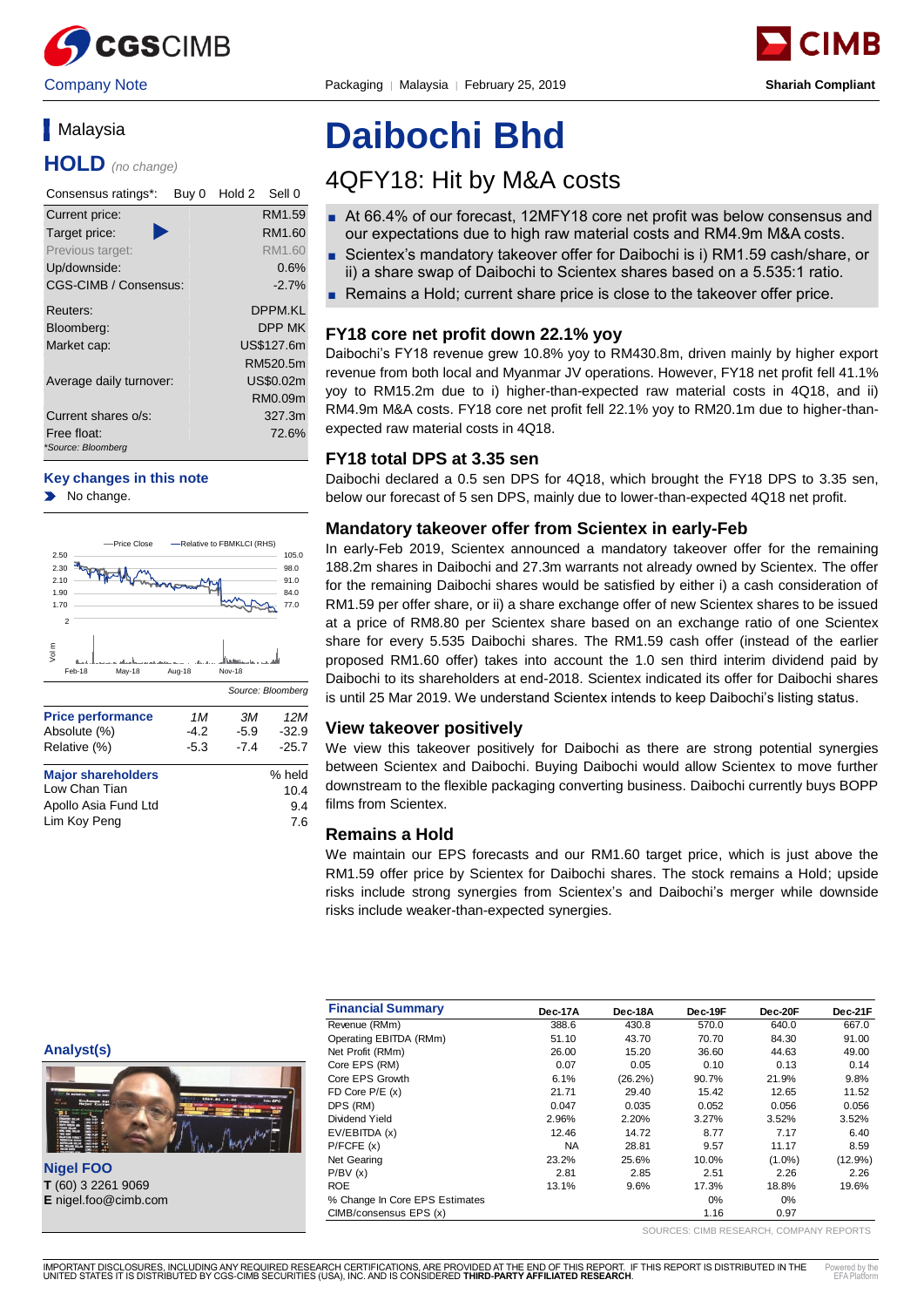



# 4QFY18: Hit by M&A costs

#### **Figure 1: Results comparison**

| FYE Dec (RM m)      |         | 4QFY18 4QFY17            |         | yoy % chg qoq % chg | 4QFY18<br>cum | <b>4QFY17</b><br>cum     | yoy % cha | Prev.<br>FY18F | <b>Comments</b>                                 |
|---------------------|---------|--------------------------|---------|---------------------|---------------|--------------------------|-----------|----------------|-------------------------------------------------|
| Revenue             | 110.5   | 105.7                    | 4.5     | 1.2                 | 430.8         | 388.7                    | 10.8      | 430.0          | In line, higher export revenue                  |
| Operating costs     | (102.4) | (90.9)                   | 12.7    | 4.1                 | (396.3)       | (337.7)                  | 17.4      | (367.3)        |                                                 |
| <b>EBITDA</b>       | 8.1     | 14.8                     | (45.3)  | (25.0)              | 34.5          | 51.0                     | (32.4)    | 62.7           |                                                 |
| EBITDA margin (%)   | 7.3     | 14.0                     | (996.9) | (2, 100.0)          | 8.0           | 13.1                     | (39.0)    | 14.6           | Below, hit by higher raw material prices        |
| Depn & amort.       | (3.6)   | (3.5)                    | (23.2)  | (23.2)              | (14.0)        | (13.7)                   | 2.2       | (15.4)         | (23.2)                                          |
| <b>EBIT</b>         | 4.5     | 11.3                     | (60.2)  | (38.4)              | 20.5          | 37.3                     | (45.0)    | 31.2           | #VALUE!                                         |
| Interest expense    | (1.0)   | (0.9)                    | 11.1    | 0.0                 | 3.9           | (3.0)                    | 230.0     | (3.0)          | In line, RM59m net debt or 0.27x net gearing    |
| Interest & invt inc | ۰.      | $\sim$                   | nm      | nm                  | 0.1           | 0.2                      | (50.0)    | 0.0            |                                                 |
| Associates' contrib | 0.8     | 0.8                      | nm      | nm                  | 1.0           | 1.2                      | (16.7)    | 0.0            |                                                 |
| Exceptionals        | (4.9)   | $\overline{\phantom{a}}$ | nm      | nm                  | (4.9)         | $\overline{\phantom{a}}$ | nm        |                | M&A costs recognised in 4Q                      |
| Pretax profit       | (0.6)   | 11.2                     | (105.4) | (109.4)             | 20.6          | 35.7                     | (42.3)    | 28.2           | Below, higher raw materials costs and M&A costs |
| Tax                 | (0.5)   | (2.7)                    | (81.5)  | 0.0                 | (3.8)         | (8.7)                    | (56.3)    | (4.0)          |                                                 |
| Tax rate (%)        | (83.3)  | 24.1                     | (77.3)  | 0.0                 | 18.4          | 24.4                     | (24.3)    | 14.2           |                                                 |
| Minority interests  | 0.5     | (0.6)                    |         | $\sim$              | (1.6)         | (1.2)                    | nm        | (1.3)          |                                                 |
| Net profit          | (0.6)   | 7.9                      | (107.6) | (110.5)             | 15.2          | 25.8                     | (41.1)    | 22.9           | Below, higher raw materials costs and M&A costs |
| Core net profit     | 4.3     | 5.1                      | (15.7)  | (45.6)              | 20.1          | 25.8                     | (22.1)    | 22.9           | Below, hit by higher raw material costs         |
| EPS (sen)           | (0.5)   | 2.4                      | (120.8) | (129.4)             | 4.7           | 7.1                      | (33.8)    | 6.5            |                                                 |
| Core EPS (sen)      | 2.0     | 2.4                      | (16.7)  | 17.6                | 6.1           | 7.1                      | (13.5)    | 6.5            |                                                 |
|                     |         |                          |         |                     |               |                          |           |                | SOURCES: CIMB RESEARCH, COMPANY REPORTS         |

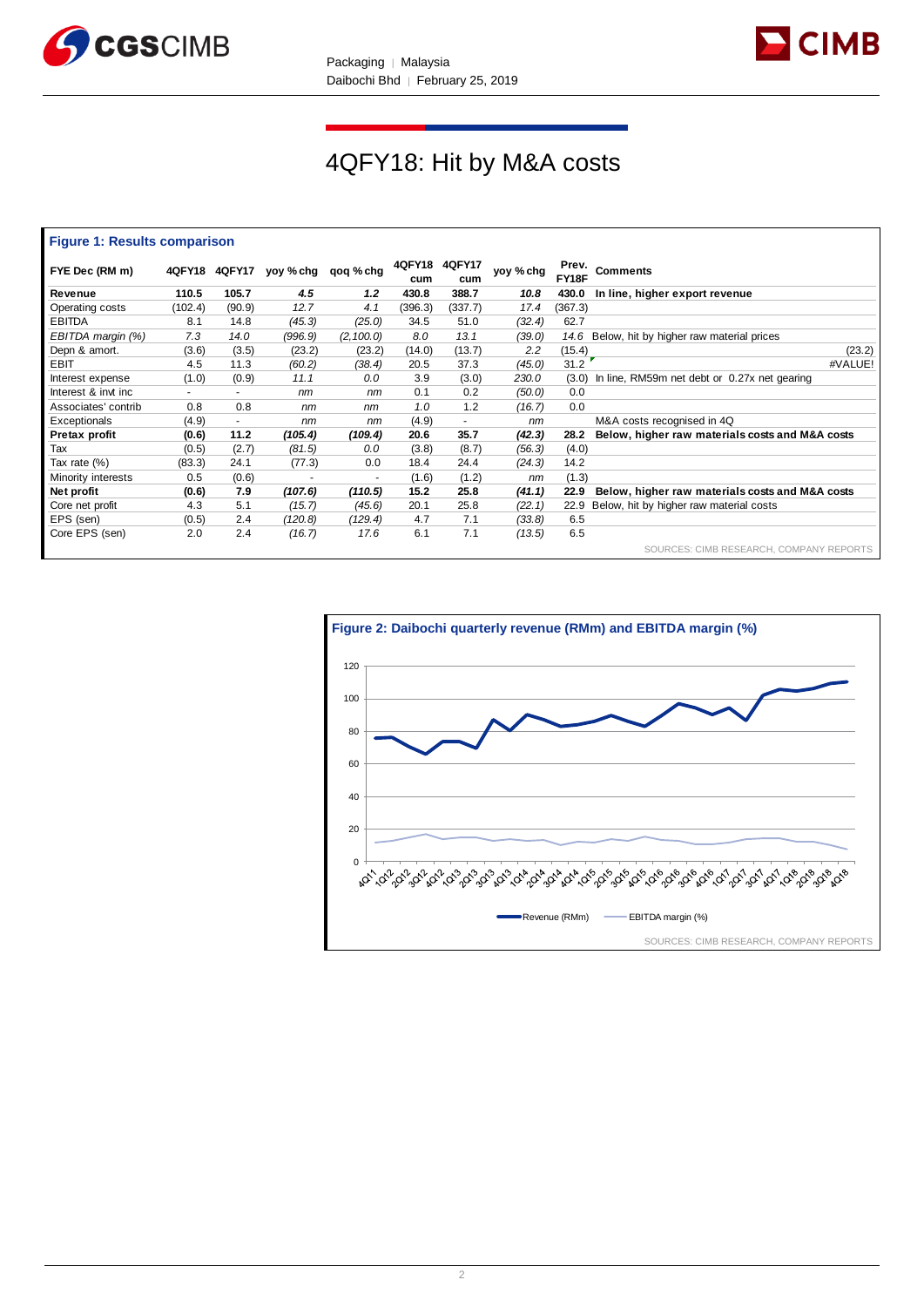



# **BY THE NUMBERS**



# **Profit & Loss**

| (RMm)                                     | Dec-17A | Dec-18A | Dec-19F | Dec-20F | Dec-21F |
|-------------------------------------------|---------|---------|---------|---------|---------|
| <b>Total Net Revenues</b>                 | 388.6   | 430.8   | 570.0   | 640.0   | 667.0   |
| <b>Gross Profit</b>                       | 51.1    | 43.7    | 70.7    | 84.3    | 91.0    |
| <b>Operating EBITDA</b>                   | 51.1    | 43.7    | 70.7    | 84.3    | 91.0    |
| Depreciation And Amortisation             | (13.7)  | (15.4)  | (15.7)  | (15.7)  | (16.0)  |
| <b>Operating EBIT</b>                     | 37.4    | 28.3    | 55.0    | 68.6    | 75.0    |
| Financial Income/(Expense)                | (2.8)   | (3.8)   | (2.5)   | (2.5)   | (2.5)   |
| Pretax Income/(Loss) from Assoc.          | 1.1     | 1.0     | 0.0     | 0.0     | 0.0     |
| Non-Operating Income/(Expense)            | 0.0     | 0.0     | 0.0     | 0.0     | 0.0     |
| Profit Before Tax (pre-El)                | 35.7    | 25.5    | 52.5    | 66.1    | 72.5    |
| <b>Exceptional Items</b>                  |         | (4.9)   |         |         |         |
| <b>Pre-tax Profit</b>                     | 35.7    | 20.6    | 52.5    | 66.1    | 72.5    |
| Taxation                                  | (8.6)   | (3.8)   | (7.9)   | (8.6)   | (9.5)   |
| Exceptional Income - post-tax             |         |         |         |         |         |
| <b>Profit After Tax</b>                   | 27.1    | 16.8    | 44.6    | 57.5    | 63.0    |
| Minority Interests                        | (1.1)   | (1.6)   | (8.0)   | (12.9)  | (14.0)  |
| <b>Preferred Dividends</b>                | 0.0     | 0.0     | 0.0     | 0.0     | 0.0     |
| FX Gain/(Loss) - post tax                 |         |         |         |         |         |
| Other Adjustments - post-tax              |         |         |         |         |         |
| <b>Net Profit</b>                         | 26.0    | 15.2    | 36.6    | 44.6    | 49.0    |
| <b>Recurring Net Profit</b>               | 26.0    | 19.2    | 36.6    | 44.6    | 49.0    |
| <b>Fully Diluted Recurring Net Profit</b> | 26.0    | 19.2    | 36.6    | 44.6    | 49.0    |

### **Cash Flow**

| (RMm)                            | Dec-17A | Dec-18A | Dec-19F | Dec-20F | Dec-21F |
|----------------------------------|---------|---------|---------|---------|---------|
| <b>EBITDA</b>                    | 51.10   | 43.70   | 70.70   | 84.30   | 91.00   |
| Cash Flow from Invt. & Assoc.    |         |         |         |         |         |
| Change In Working Capital        | (12.30) | (9.90)  | 6.20    | (15.20) | (5.76)  |
| (Incr)/Decr in Total Provisions  |         |         |         |         |         |
| Other Non-Cash (Income)/Expense  |         |         |         |         |         |
| <b>Other Operating Cashflow</b>  | 0.79    | 0.79    | 1.00    | 1.00    | 1.00    |
| Net Interest (Paid)/Received     | 0.00    | 0.00    | 0.00    | 0.00    | 0.00    |
| Tax Paid                         | (6.38)  | (4.00)  | (7.90)  | (8.57)  | (9.50)  |
| <b>Cashflow From Operations</b>  | 33.21   | 30.59   | 70.00   | 61.53   | 76.74   |
| Capex                            | (33.00) | (10.00) | (10.00) | (10.00) | (10.00) |
| Disposals Of FAs/subsidiaries    | 0.00    | 0.00    | 0.00    | 0.00    | 0.00    |
| Acq. Of Subsidiaries/investments | 0.00    | 0.00    | 0.00    | 0.00    | 0.00    |
| <b>Other Investing Cashflow</b>  | (1.00)  | (1.00)  | (1.00)  | (1.00)  | (1.00)  |
| Cash Flow From Investing         | (34.00) | (11.00) | (11.00) | (11.00) | (11.00) |
| Debt Raised/(repaid)             | (25.00) | 0.00    | 0.00    | 0.00    | 0.00    |
| Proceeds From Issue Of Shares    | 0.00    | 0.00    | 0.00    | 0.00    | 0.00    |
| <b>Shares Repurchased</b>        | 0.00    | 0.00    | 0.00    | 0.00    | 0.00    |
| Dividends Paid                   | (14.41) | (17.06) | (17.82) | (19.34) | 0.00    |
| <b>Preferred Dividends</b>       |         |         |         |         |         |
| <b>Other Financing Cashflow</b>  |         |         |         |         |         |
| <b>Cash Flow From Financing</b>  | (39.41) | (17.06) | (17.82) | (19.34) | 0.00    |
| <b>Total Cash Generated</b>      | (40.20) | 2.53    | 41.18   | 31.19   | 65.74   |
| <b>Free Cashflow To Equity</b>   | (25.79) | 19.59   | 59.00   | 50.53   | 65.74   |
| <b>Free Cashflow To Firm</b>     | (0.79)  | 19.59   | 59.00   | 50.53   | 65.74   |

SOURCES: CIMB RESEARCH, COMPANY REPORTS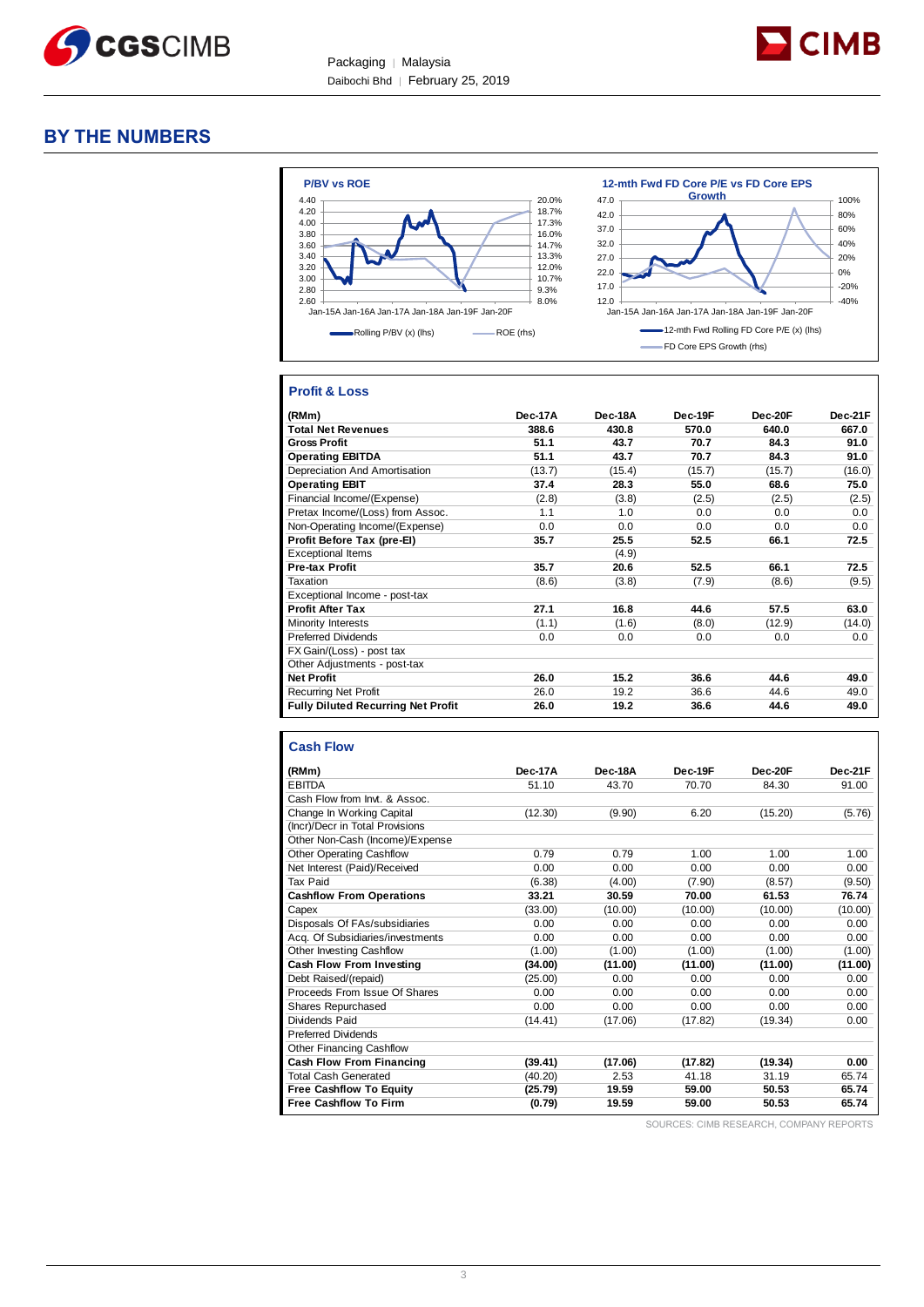



| <b>Balance Sheet</b>                       |         |         |         |         |         |
|--------------------------------------------|---------|---------|---------|---------|---------|
| (RMm)                                      | Dec-17A | Dec-18A | Dec-19F | Dec-20F | Dec-21F |
| <b>Total Cash And Equivalents</b>          | 18.3    | 10.5    | 21.7    | 52.9    | 84.8    |
| <b>Total Debtors</b>                       | 67.8    | 75.0    | 90.0    | 121.6   | 127.7   |
| Inventories                                | 86.4    | 90.3    | 107.0   | 102.4   | 107.5   |
| <b>Total Other Current Assets</b>          | 0.8     | 1.3     | 7.5     | 31.0    | 31.0    |
| <b>Total Current Assets</b>                | 173.3   | 177.1   | 226.2   | 307.9   | 351.0   |
| <b>Fixed Assets</b>                        | 138.2   | 135.5   | 129.8   | 105.0   | 105.0   |
| <b>Total Investments</b>                   | 0.0     | 0.0     | 0.0     | 0.0     | 0.0     |
| <b>Intangible Assets</b>                   | 35.1    | 31.8    | 35.1    | 35.1    | 35.1    |
| <b>Total Other Non-Current Assets</b>      | 18.3    | 19.5    | 19.5    | 19.5    | 0.0     |
| <b>Total Non-current Assets</b>            | 191.6   | 186.8   | 184.4   | 159.6   | 140.1   |
| Short-term Debt                            | 49.7    | 54.7    | 27.0    | 30.0    | 25.0    |
| Current Portion of Long-Term Debt          |         |         |         |         |         |
| <b>Total Creditors</b>                     | 57.9    | 59.1    | 97.0    | 108.8   | 114.2   |
| <b>Other Current Liabilities</b>           | 2.8     | 4.0     | 1.0     | 5.0     | 14.0    |
| <b>Total Current Liabilities</b>           | 110.4   | 117.8   | 125.0   | 143.8   | 153.2   |
| Total Long-term Debt                       | 20.1    | 12.2    | 20.1    | 20.1    | 20.1    |
| Hybrid Debt - Debt Component               |         |         |         |         |         |
| <b>Total Other Non-Current Liabilities</b> | 13.7    | 13.6    | 10.6    | 10.6    | 10.6    |
| <b>Total Non-current Liabilities</b>       | 33.8    | 25.8    | 30.7    | 30.7    | 30.7    |
| <b>Total Provisions</b>                    | 0.0     | 0.0     | 0.0     | 0.0     | 0.0     |
| <b>Total Liabilities</b>                   | 144.2   | 143.6   | 155.7   | 174.5   | 183.9   |
| Shareholders' Equity                       | 200.9   | 197.8   | 224.8   | 249.6   | 249.6   |
| Minority Interests                         | 21.0    | 22.3    | 30.3    | 43.2    | 57.2    |
| <b>Total Equity</b>                        | 221.9   | 220.1   | 255.1   | 292.8   | 306.8   |

# **Key Ratios**

|                                  | Dec-17A | Dec-18A | Dec-19F | Dec-20F | Dec-21F |
|----------------------------------|---------|---------|---------|---------|---------|
| Revenue Growth                   | 4.7%    | 10.9%   | 32.3%   | 12.3%   | 4.2%    |
| Operating EBITDA Growth          | 13.1%   | (14.5%) | 61.8%   | 19.2%   | 7.9%    |
| Operating EBITDA Margin          | 13.1%   | 10.1%   | 12.4%   | 13.2%   | 13.6%   |
| Net Cash Per Share (RM)          | (0.15)  | (0.16)  | (0.07)  | 0.01    | 0.11    |
| BVPS (RM)                        | 0.57    | 0.56    | 0.63    | 0.70    | 0.70    |
| <b>Gross Interest Cover</b>      | N/A     | N/A     | N/A     | N/A     | N/A     |
| <b>Effective Tax Rate</b>        | 24.1%   | 18.4%   | 15.0%   | 13.0%   | 13.1%   |
| Net Dividend Payout Ratio        | 45.1%   | 71.1%   | 40.0%   | 36.3%   | 33.0%   |
| <b>Accounts Receivables Days</b> | 66.31   | 60.49   | 52.83   | 60.50   | 68.21   |
| <b>Inventory Days</b>            | 92.14   | 83.31   | 72.12   | 68.96   | 66.51   |
| <b>Accounts Payables Days</b>    | 71.00   | 55.16   | 57.06   | 67.77   | 70.67   |
| <b>ROIC</b> (%)                  | 11.9%   | 7.1%    | 13.6%   | 17.0%   | 18.0%   |
| ROCE(%)                          | 13.9%   | 9.8%    | 18.7%   | 21.3%   | 21.6%   |
| Return On Average Assets         | 10.8%   | 7.7%    | 14.0%   | 15.5%   | 15.5%   |

| <b>Key Drivers</b>                    |         |         |         |         |         |
|---------------------------------------|---------|---------|---------|---------|---------|
|                                       | Dec-17A | Dec-18A | Dec-19F | Dec-20F | Dec-21F |
| ASP (% chg, main prod./serv.)         | 5.0%    | 5.0%    | 5.0%    | 5.0%    | 5.0%    |
| Unit sales grth (%, main prod./serv.) | 7.0%    | 7.0%    | 7.0%    | 7.0%    | 7.0%    |
| Util. rate (%, main prod./serv.)      | 70.0%   | 70.0%   | 70.0%   | 70.0%   | 70.0%   |
| ASP (% chg, 2ndary prod./serv.)       | N/A     | N/A     | N/A     | N/A     | N/A     |
| Unit sales grth (%, 2ndary prod/serv) | N/A     | N/A     | N/A     | N/A     | N/A     |
| Util. rate (%, 2ndary prod/serv)      | N/A     | N/A     | N/A     | N/A     | N/A     |
| Unit Raw Material ASP (% Change)      | N/A     | N/A     | N/A     | N/A     | N/A     |

SOURCES: CIMB RESEARCH, COMPANY REPORTS

**D** CIMB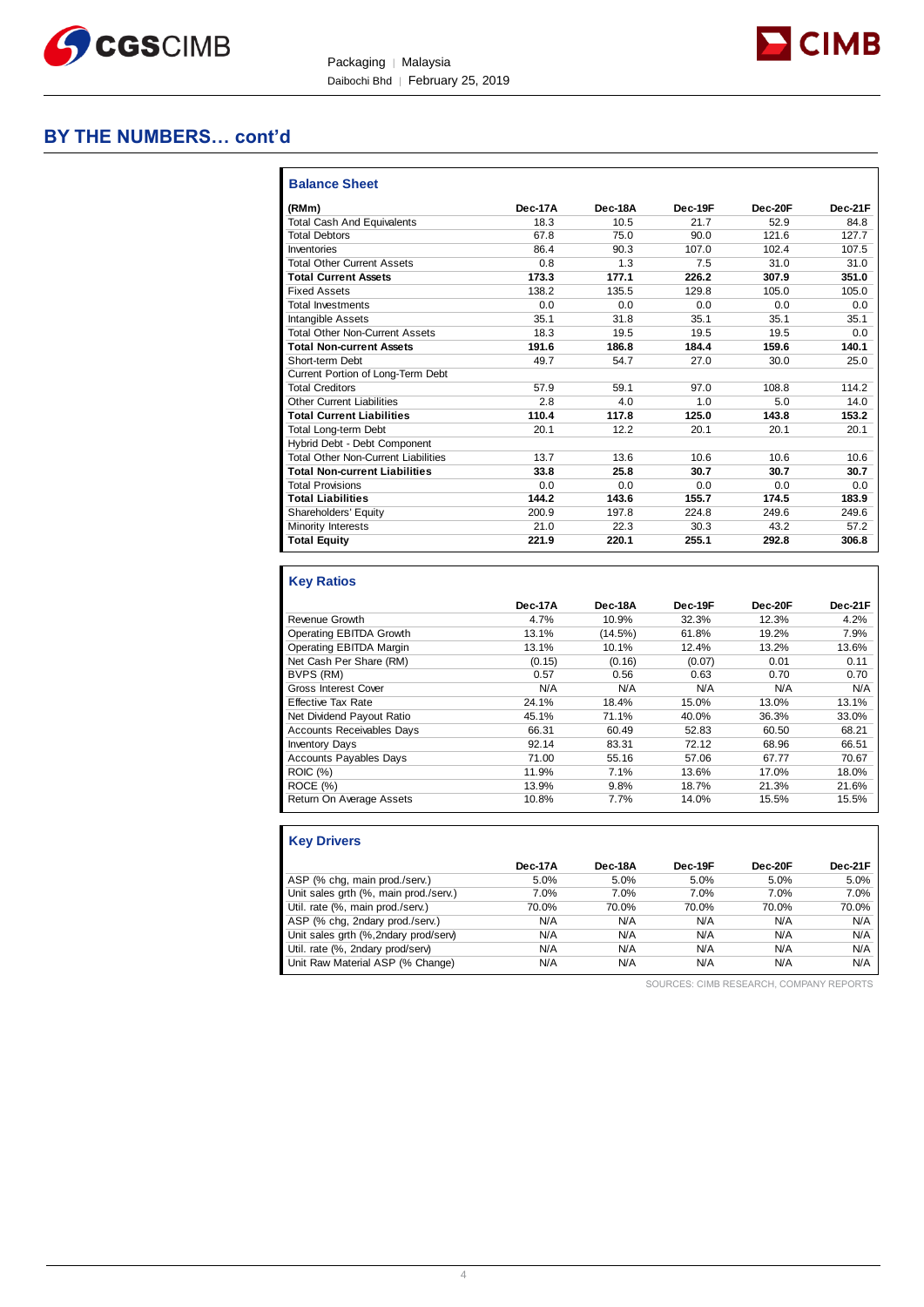



#### **DISCLAIMER**

The content of this report (including the views and opinions expressed therein, and the information comprised therein) has been prepared by and belongs to CGS-CIMB or CIMB Investment Bank Berhad ("CIMB"), as the case may be. Reports relating to a specific geographical area are produced and distributed by the corresponding CGS-CIMB entity as listed in the table below. Reports relating to Malaysia are produced and distributed by CIMB.

This report is not directed to, or intended for distribution to or use by, any person or entity who is a citizen or resident of or located in any locality, state, country or other jurisdiction where such distribution, publication, availability or use would be contrary to law or regulation.

By accepting this report, the recipient hereof represents and warrants that he is entitled to receive such report in accordance with the restrictions set forth below and agrees to be bound by the limitations contained herein (including the "Restrictions on Distributions" set out below). Any failure to comply with these limitations may constitute a violation of law. This publication is being supplied to you strictly on the basis that it will remain confidential. No part of this report may be (i) copied, photocopied, duplicated, stored or reproduced in any form by any means or (ii) redistributed or passed on, directly or indirectly, to any other person in whole or in part, for any purpose without the prior written consent of CGS-CIMB or CIMB, as the case may be.

The information contained in this research report is prepared from data believed to be correct and reliable at the time of issue of this report. CGS-CIMB or CIMB, as the case may be, may or may not issue regular reports on the subject matter of this report at any frequency and may cease to do so or change the periodicity of reports at any time. Neither CGS-CIMB nor CIMB has an obligation to update this report in the event of a material change to the information contained in this report. Neither CGS-CIMB nor CIMB accepts any, obligation to (i) check or ensure that the contents of this report remain current, reliable or relevant, (ii) ensure that the content of this report constitutes all the information a prospective investor may require, (iii) ensure the adequacy, accuracy, completeness, reliability or fairness of any views, opinions and information, and accordingly, CGS-CIMB and CIMB, their respective affiliates and related persons including China Galaxy International Financial Holdings Limited ("CGIFHL") and CIMB Group Sdn. Bhd. ("CIMBG") and their respective related corporations (and their respective directors, associates, connected persons and/or employees) shall not be liable in any manner whatsoever for any consequences (including but not limited to any direct, indirect or consequential losses, loss of profits and damages) of any reliance thereon or usage thereof. In particular, CGS-CIMB and CIMB disclaim all responsibility and liability for the views and opinions set out in this report.

Unless otherwise specified, this report is based upon sources which CGS-CIMB or CIMB, as the case may be, considers to be reasonable. Such sources will, unless otherwise specified, for market data, be market data and prices available from the main stock exchange or market where the relevant security is listed, or, where appropriate, any other market. Information on the accounts and business of company(ies) will generally be based on published statements of the company(ies), information disseminated by regulatory information services, other publicly available information and information resulting from our research.

Whilst every effort is made to ensure that statements of facts made in this report are accurate, all estimates, projections, forecasts, expressions of opinion and other subjective judgments contained in this report are based on assumptions considered to be reasonable as of the date of the document in which they are contained and must not be construed as a representation that the matters referred to therein will occur. Past performance is not a reliable indicator of future performance. The value of investments may go down as well as up and those investing may, depending on the investments in question, lose more than the initial investment. No report shall constitute an offer or an invitation by or on behalf of CGS-CIMB or CIMB, as the case may be, or any of their respective affiliates (including CGIFHL, CIMBG and their respective related corporations) to any person to buy or sell any investments.

CGS-CIMB, CIMB, their respective affiliates and related corporations (including CGIFHL, CIMBG and their respective related corporations) and/or their respective directors, associates, connected parties and/or employees may own or have positions in securities of the company(ies) covered in this research report or any securities related thereto and may from time to time add to or dispose of, or may be materially interested in, any such securities. Further, CGS-CIMB, CIMB, their respective affiliates and their respective related corporations (including CGIFHL, CIMBG and their respective related corporations) do and seek to do business with the company(ies) covered in this research report and may from time to time act as market maker or have assumed an underwriting commitment in securities of such company(ies), may sell them to or buy them from customers on a principal basis and may also perform or seek to perform significant investment banking, advisory, underwriting or placement services for or relating to such company(ies) as well as solicit such investment, advisory or other services from any entity mentioned in this report.

CGS-CIMB, CIMB or their respective affiliates (including CGIFHL, CIMBG and their respective related corporations) may enter into an agreement with the company(ies) covered in this report relating to the production of research reports. CGS-CIMB or CIMB, as the case may be, may disclose the contents of this report to the company(ies) covered by it and may have amended the contents of this report following such disclosure.

The analyst responsible for the production of this report hereby certifies that the views expressed herein accurately and exclusively reflect his or her personal views and opinions about any and all of the issuers or securities analysed in this report and were prepared independently and autonomously. No part of the compensation of the analyst(s) was, is, or will be directly or indirectly related to the inclusion of specific recommendations(s) or view(s) in this report. The analyst(s) who prepared this research report is prohibited from receiving any compensation, incentive or bonus based on specific investment banking transactions or for providing a specific recommendation for, or view of, a particular company. Information barriers and other arrangements may be established where necessary to prevent conflicts of interests arising. However, the analyst(s) may receive compensation that is based on his/their coverage of company(ies) in the performance of his/their duties or the performance of his/their recommendations and the research personnel involved in the preparation of this report may also participate in the solicitation of the businesses as described above. In reviewing this research report, an investor should be aware that any or all of the foregoing, among other things, may give rise to real or potential conflicts of interest. Additional information is, subject to the duties of confidentiality, available on request.

Reports relating to a specific geographical area are produced by the corresponding CGS-CIMB entity as listed in the table below. The term "CGS-CIMB" shall denote, where appropriate, the relevant entity distributing or disseminating the report in the particular jurisdiction referenced below, or, in every other case except as otherwise stated herein, CGS-CIMB Securities International Pte. Ltd. and its affiliates, subsidiaries and related corporations.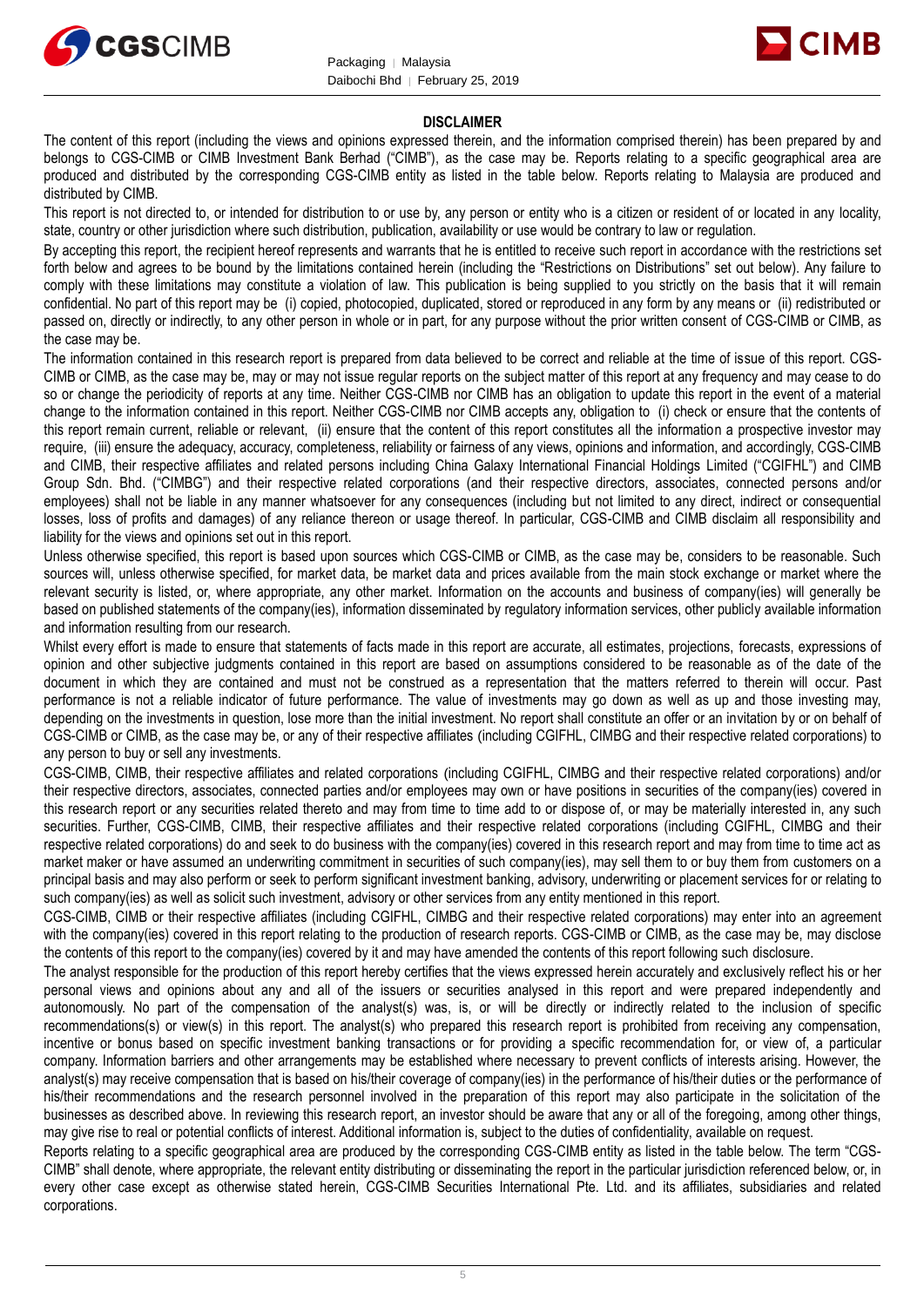



| Country     | <b>CGS-CIMB Entity</b>                                | Regulated by                                                    |
|-------------|-------------------------------------------------------|-----------------------------------------------------------------|
| Hong Kong   | CGS-CIMB Securities (Hong Kong) Limited               | Securities and Futures Commission Hong Kong                     |
| India       | CGS-CIMB Securities (India) Private Limited           | Securities and Exchange Board of India (SEBI)                   |
| Indonesia   | PT CGS-CIMB Sekuritas Indonesia                       | Financial Services Authority of Indonesia                       |
| Singapore   | CGS-CIMB Research Pte. Ltd.                           | Monetary Authority of Singapore                                 |
| South Korea | CGS-CIMB Securities (Hong Kong) Limited, Korea Branch | Financial Services Commission and Financial Supervisory Service |
| Thailand    | CGS-CIMB Securities (Thailand) Co. Ltd.               | Securities and Exchange Commission Thailand                     |

Reports relating to Malaysia are produced by CIMB as listed in the table below:

| سountr∨  | <b>CIMB EI</b><br>Entity                      | .<br>.<br>Rar<br>iulatec<br>. DV                   |
|----------|-----------------------------------------------|----------------------------------------------------|
| Malavsia | <b>CIMB</b><br>Berhad<br>. Bari<br>vestment L | $\cdots$<br>Commission<br>ı Malavsıa<br>'ecurities |

#### **Other Significant Financial Interests:**

(i) As of February 22, 2019 CGS-CIMB / CIMB has a proprietary position in the securities (which may include but not limited to shares, warrants, call warrants and/or any other derivatives) in the following company or companies covered or recommended in this report:

 $(a)$  -

(ii) Analyst Disclosure: As of February 25, 2019, the analyst(s) who prepared this report, and the associate(s), has / have an interest in the securities (which may include but not limited to shares, warrants, call warrants and/or any other derivatives) in the following company or companies covered or recommended in this report:

 $(a)$  -

This report does not purport to contain all the information that a prospective investor may require. Neither CGS-CIMB or CIMB, as the case may be, nor any of their respective affiliates (including CGIFHL, CIMBG and their related corporations) make any guarantee, representation or warranty, express or implied, as to the adequacy, accuracy, completeness, reliability or fairness of any such information and opinion contained in this report. Neither CGS-CIMB or CIMB, as the case may be, nor any of their respective affiliates nor their related persons (including CGIFHL, CIMBG and their related corporations) shall be liable in any manner whatsoever for any consequences (including but not limited to any direct, indirect or consequential losses, loss of profits and damages) of any reliance thereon or usage thereof.

This report is general in nature and has been prepared for information purposes only. It is intended for circulation amongst CGS-CIMB's or CIMB's (as the case may be) clients generally and does not have regard to the specific investment objectives, financial situation and the particular needs of any specific person who may receive this report. The information and opinions in this report are not and should not be construed or considered as an offer, recommendation or solicitation to buy or sell the subject securities, related investments or other financial instruments or any derivative instrument, or any rights pertaining thereto.

Investors are advised to make their own independent evaluation of the information contained in this research report, consider their own individual investment objectives, financial situation and particular needs and consult their own professional and financial advisers as to the legal, business, financial, tax and other aspects before participating in any transaction in respect of the securities of company(ies) covered in this research report. The securities of such company(ies) may not be eligible for sale in all jurisdictions or to all categories of investors.

**Australia:** Despite anything in this report to the contrary, this research is provided in Australia by CGS-CIMB Securities (Singapore) Pte. Ltd. and CGS-CIMB Securities (Hong Kong) Limited. This research is only available in Australia to persons who are "wholesale clients" (within the meaning of the Corporations Act 2001 (Cth) and is supplied solely for the use of such wholesale clients and shall not be distributed or passed on to any other person. You represent and warrant that if you are in Australia, you are a "wholesale client". This research is of a general nature only and has been prepared without taking into account the objectives, financial situation or needs of the individual recipient. CGS-CIMB Securities (Singapore) Pte. Ltd. and CGS-CIMB Securities (Hong Kong) Limited do not hold, and are not required to hold an Australian financial services license. CGS-CIMB Securities (Singapore) Pte. Ltd. and CGS-CIMB Securities (Hong Kong) Limited rely on "passporting" exemptions for entities appropriately licensed by the Monetary Authority of Singapore (under ASIC Class Order 03/1102) and the Securities and Futures Commission in Hong Kong (under ASIC Class Order 03/1103).

**Canada:** This research report has not been prepared in accordance with the disclosure requirements of Dealer Member Rule 3400 – Research Restrictions and Disclosure Requirements of the Investment Industry Regulatory Organization of Canada. For any research report distributed by CIBC, further disclosures related to CIBC conflicts of interest can be found at https://researchcentral.cibcwm.com .

**China:** For the purpose of this report, the People's Republic of China ("PRC") does not include the Hong Kong Special Administrative Region, the Macau Special Administrative Region or Taiwan. The distributor of this report has not been approved or licensed by the China Securities Regulatory Commission or any other relevant regulatory authority or governmental agency in the PRC. This report contains only marketing information. The distribution of this report is not an offer to buy or sell to any person within or outside PRC or a solicitation to any person within or outside of PRC to buy or sell any instruments described herein. This report is being issued outside the PRC to a limited number of institutional investors and may not be provided to any person other than the original recipient and may not be reproduced or used for any other purpose.

**France:** Only qualified investors within the meaning of French law shall have access to this report. This report shall not be considered as an offer to subscribe to, or used in connection with, any offer for subscription or sale or marketing or direct or indirect distribution of financial instruments and it is not intended as a solicitation for the purchase of any financial instrument.

**Germany:** This report is only directed at persons who are professional investors as defined in sec 31a(2) of the German Securities Trading Act (WpHG). This publication constitutes research of a non-binding nature on the market situation and the investment instruments cited here at the time of the publication of the information.

The current prices/yields in this issue are based upon closing prices from Bloomberg as of the day preceding publication. Please note that neither the German Federal Financial Supervisory Agency (BaFin), nor any other supervisory authority exercises any control over the content of this report. **Hong Kong:** This report is issued and distributed in Hong Kong by CGS-CIMB Securities (Hong Kong) Limited ("CHK") which is licensed in Hong Kong by the Securities and Futures Commission for Type 1 (dealing in securities). Type 4 (advising on securities) and Type 6 (advising on corporate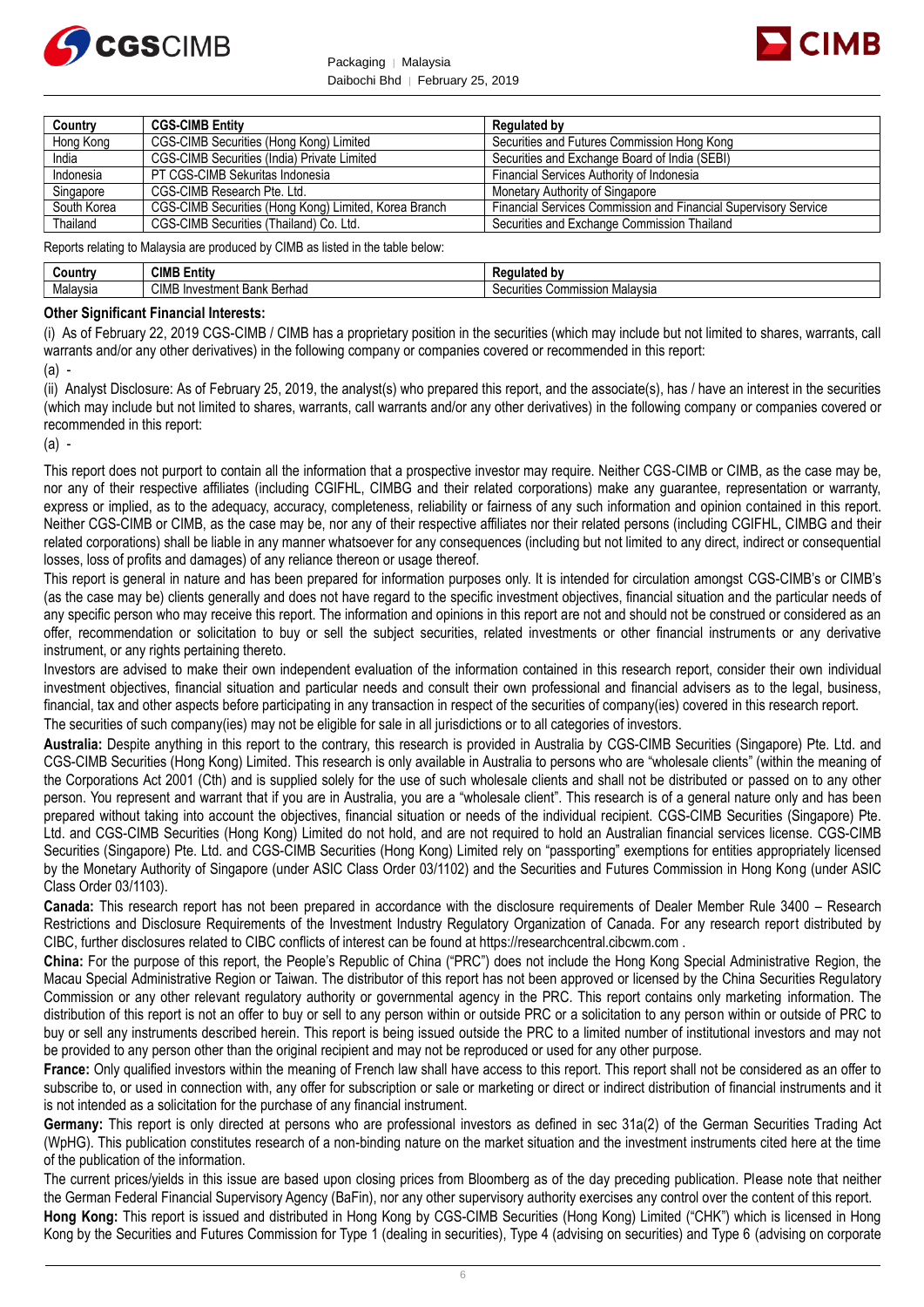



finance) activities. Any investors wishing to purchase or otherwise deal in the securities covered in this report should contact the Head of Sales at CGS-CIMB Securities (Hong Kong) Limited. The views and opinions in this research report are our own as of the date hereof and are subject to change. If the Financial Services and Markets Act of the United Kingdom or the rules of the Financial Conduct Authority apply to a recipient, our obligations owed to such recipient therein are unaffected. CHK has no obligation to update its opinion or the information in this research report. This publication is strictly confidential and is for private circulation only to clients of CHK.

CHK does not make a market on other securities mentioned in the report.

**India:** This report is issued and distributed in India by CGS-CIMB Securities (India) Private Limited ("CGS-CIMB India"). CGS-CIMB India is a subsidiary of CGS-CIMB Securities International Pte. Ltd. which is in turn is a 50:50 joint venture company of CGIFHL and CIMBG. The details of the members of the group of companies of CGS-CIMB can be found at www.cgs-cimb.com, CGIFHL at www.chinastock.com.hk/en/ACG/ContactUs/index.aspx and CIMBG at www.cimb.com/en/who-we-are.html. CGS-CIMB India is registered with the National Stock Exchange of India Limited and BSE Limited as a trading and clearing member (Merchant Banking Number: INM000012037) under the Securities and Exchange Board of India (Stock Brokers and Sub-Brokers) Regulations, 1992. In accordance with the provisions of Regulation 4(g) of the Securities and Exchange Board of India (Investment Advisers) Regulations, 2013, CGS-CIMB India is not required to seek registration with the Securities and Exchange Board of India ("SEBI") as an Investment Adviser. CGS-CIMB India is registered with SEBI (SEBI Registration Number: INZ000157134) as a Research Analyst (INH000000669) pursuant to the SEBI (Research Analysts) Regulations, 2014 ("Regulations").

This report does not take into account the particular investment objectives, financial situations, or needs of the recipients. It is not intended for and does not deal with prohibitions on investment due to law/jurisdiction issues etc. which may exist for certain persons/entities. Recipients should rely on their own investigations and take their own professional advice before investment.

The report is not a "prospectus" as defined under Indian Law, including the Companies Act, 2013, and is not, and shall not be, approved by, or filed or registered with, any Indian regulator, including any Registrar of Companies in India, SEBI, any Indian stock exchange, or the Reserve Bank of India. No offer, or invitation to offer, or solicitation of subscription with respect to any such securities listed or proposed to be listed in India is being made, or intended to be made, to the public, or to any member or section of the public in India, through or pursuant to this report.

The research analysts, strategists or economists principally responsible for the preparation of this research report are segregated from the other activities of CGS-CIMB India and they have received compensation based upon various factors, including quality, accuracy and value of research, firm profitability or revenues, client feedback and competitive factors. Research analysts', strategists' or economists' compensation is not linked to investment banking or capital markets transactions performed or proposed to be performed by CGS-CIMB India or its affiliates.

CGS-CIMB India does not have actual / beneficial ownership of 1% or more securities of the subject company in this research report, at the end of the month immediately preceding the date of publication of this research report. However, since affiliates of CGS-CIMB are engaged in the financial services business, they might have in their normal course of business financial interests or actual / beneficial ownership of one per cent or more in various companies including the subject company in this research report.

CGS-CIMB or its associates, may: (a) from time to time, have long or short position in, and buy or sell the securities of the subject company in this research report; or (b) be engaged in any other transaction involving such securities and earn brokerage or other compensation or act as a market maker in the financial instruments of the subject company in this research report or act as an advisor or lender/borrower to such company or may have any other potential conflict of interests with respect to any recommendation and other related information and opinions.

CGS-CIMB India, its associates and the analyst engaged in preparation of this research report have not received any compensation for investment banking, merchant banking or brokerage services from the subject company mentioned in the research report in the past 12 months.

CGS-CIMB India, its associates and the analyst engaged in preparation of this research report have not managed or co-managed public offering of securities for the subject company mentioned in the research report in the past 12 months. The analyst from CGS-CIMB India engaged in preparation of this research report or his/her relative (a) do not have any financial interests in the subject company mentioned in this research report; (b) do not own 1% or more of the equity securities of the subject company mentioned in the research report as of the last day of the month preceding the publication of the research report; (c) do not have any material conflict of interest at the time of publication of the research report.

**Indonesia:** This report is issued and distributed by PT CGS-CIMB Sekuritas Indonesia ("CGS-CIMB Indonesia"). The views and opinions in this research report are our own as of the date hereof and are subject to change. CGS-CIMB Indonesia has no obligation to update its opinion or the information in this research report. Neither this report nor any copy hereof may be distributed in Indonesia or to any Indonesian citizens wherever they are domiciled or to Indonesian residents except in compliance with applicable Indonesian capital market laws and regulations.

This research report is not an offer of securities in Indonesia. The securities referred to in this research report have not been registered with the Financial Services Authority (Otoritas Jasa Keuangan) pursuant to relevant capital market laws and regulations, and may not be offered or sold within the territory of the Republic of Indonesia or to Indonesian citizens through a public offering or in circumstances which constitute an offer within the meaning of the Indonesian capital market law and regulations.

**Ireland:** CGS-CIMB is not an investment firm authorised in the Republic of Ireland and no part of this document should be construed as CGS-CIMB acting as, or otherwise claiming or representing to be, an investment firm authorised in the Republic of Ireland.

**Malaysia:** This report is distributed in Malaysia by CIMB solely for the benefit of and for the exclusive use of our clients. Recipients of this report are to contact CIMB, at 17th Floor Menara CIMB No. 1 Jalan Stesen Sentral 2, Kuala Lumpur Sentral 50470 Kuala Lumpur, Malaysia, in respect of any matters arising from or in connection with this report. CIMB has no obligation to update, revise or reaffirm its opinion or the information in this research reports after the date of this report.

**New Zealand:** In New Zealand, this report is for distribution only to persons who are wholesale clients pursuant to section 5C of the Financial Advisers Act 2008.

**Singapore:** This report is issued and distributed by CGS-CIMB Research Pte Ltd ("CGS-CIMBR"). CGS-CIMBR is a financial adviser licensed under the Financial Advisers Act, Cap 110 ("FAA") for advising on investment products, by issuing or promulgating research analyses or research reports, whether in electronic, print or other form. Accordingly CGS-CIMBR is a subject to the applicable rules under the FAA unless it is able to avail itself to any prescribed exemptions.

Recipients of this report are to contact CGS-CIMB Research Pte Ltd, 50 Raffles Place, #16-02 Singapore Land Tower, Singapore in respect of any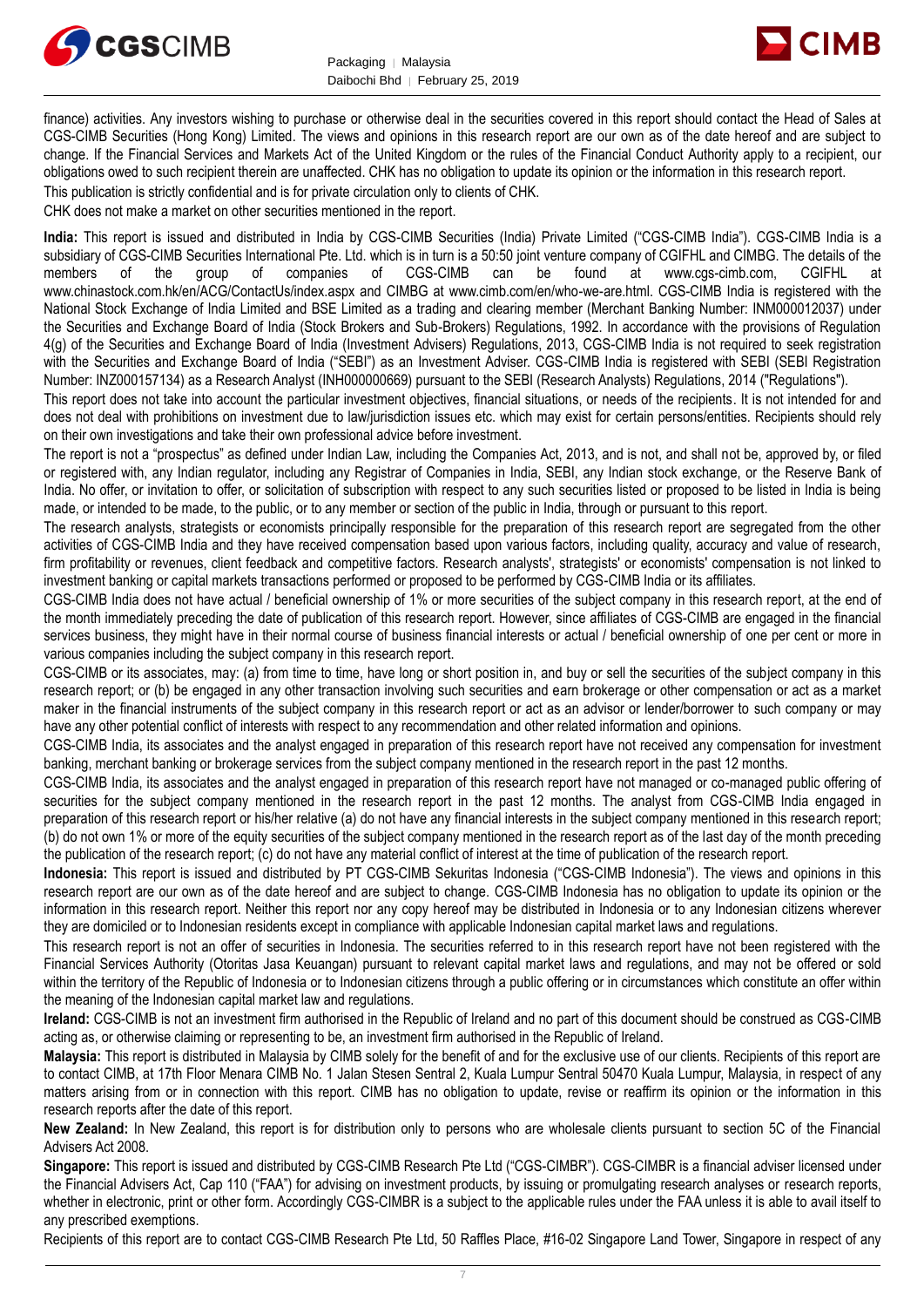



matters arising from, or in connection with this report. CGS-CIMBR has no obligation to update its opinion or the information in this research report. This publication is strictly confidential and is for private circulation only. If you have not been sent this report by CGS-CIMBR directly, you may not rely, use or disclose to anyone else this report or its contents.

If the recipient of this research report is not an accredited investor, expert investor or institutional investor, CGS-CIMBR accepts legal responsibility for the contents of the report without any disclaimer limiting or otherwise curtailing such legal responsibility. If the recipient is an accredited investor. expert investor or institutional investor, the recipient is deemed to acknowledge that CGS-CIMBR is exempt from certain requirements under the FAA and its attendant regulations, and as such, is exempt from complying with the following :

(a) Section 25 of the FAA (obligation to disclose product information);

(b) Section 27 (duty not to make recommendation with respect to any investment product without having a reasonable basis where you may be reasonably expected to rely on the recommendation) of the FAA;

(c) MAS Notice on Information to Clients and Product Information Disclosure [Notice No. FAA-N03];

(d) MAS Notice on Recommendation on Investment Products [Notice No. FAA-N16];

(e) Section 36 (obligation on disclosure of interest in specified products), and

(f) any other laws, regulations, notices, directive, guidelines, circulars and practice notes which are relates to the above, to the extent permitted by applicable laws, as may be amended from time to time, and any other laws, regulations, notices, directive, guidelines, circulars, and practice notes as we may notify you from time to time. In addition, the recipient who is an accredited investor, expert investor or institutional investor acknowledges that as CGS-CIMBR is exempt from Section 27 of the FAA, the recipient will also not be able to file a civil claim against CGS-CIMBR for any loss or damage arising from the recipient's reliance on any recommendation made by CGS-CIMBR which would otherwise be a right that is available to the recipient under Section 27 of the FAA, the recipient will also not be able to file a civil claim against CGS-CIMBR for any loss or damage arising from the recipient's reliance on any recommendation made by CGS-CIMBR which would otherwise be a right that is available to the recipient under Section 27 of the FAA.

CGS-CIMBR, its affiliates and related corporations, their directors, associates, connected parties and/or employees may own or have positions in specified products of the company(ies) covered in this research report or any specified products related thereto and may from time to time add to or dispose of, or may be materially interested in, any such specified products. Further, CGS-CIMBR, its affiliates and its related corporations do and seek to do business with the company(ies) covered in this research report and may from time to time act as market maker or have assumed an underwriting commitment in specified products of such company(ies), may sell them to or buy them from customers on a principal basis and may also perform or seek to perform significant investment banking, advisory, underwriting or placement services for or relating to such company(ies) as well as solicit such investment, advisory or other services from any entity mentioned in this report.

As of February 22, 2019, CGS-CIMBR does not have a proprietary position in the recommended specified products in this report.

CGS-CIMBR does not make a market on the securities mentioned in the report.

**South Korea:** This report is issued and distributed in South Korea by CGS-CIMB Securities (Hong Kong) Limited, Korea Branch ("CGS-CIMB Korea") which is licensed as a cash equity broker, and regulated by the Financial Services Commission and Financial Supervisory Service of Korea. In South Korea, this report is for distribution only to professional investors under Article 9(5) of the Financial Investment Services and Capital Market Act of Korea ("FSCMA").

**Spain:** This document is a research report and it is addressed to institutional investors only. The research report is of a general nature and not personalised and does not constitute investment advice so, as the case may be, the recipient must seek proper advice before adopting any investment decision. This document does not constitute a public offering of securities.

CGS-CIMB is not registered with the Spanish Comision Nacional del Mercado de Valores to provide investment services.

**Sweden:** This report contains only marketing information and has not been approved by the Swedish Financial Supervisory Authority. The distribution of this report is not an offer to sell to any person in Sweden or a solicitation to any person in Sweden to buy any instruments described herein and may not be forwarded to the public in Sweden.

**Switzerland:** This report has not been prepared in accordance with the recognized self-regulatory minimal standards for research reports of banks issued by the Swiss Bankers' Association (Directives on the Independence of Financial Research).

**Thailand:** This report is issued and distributed by CGS-CIMB Securities (Thailand) Co. Ltd. ("CGS-CIMB Thailand") based upon sources believed to be reliable (but their accuracy, completeness or correctness is not guaranteed). The statements or expressions of opinion herein were arrived at after due and careful consideration for use as information for investment. Such opinions are subject to change without notice and CGS-CIMB Thailand has no obligation to update its opinion or the information in this research report.

CGS-CIMB Thailand may act or acts as Market Maker, and issuer and offerer of Derivative Warrants and Structured Note which may have the following securities as its underlying securities. Investors should carefully read and study the details of the derivative warrants in the prospectus before making investment decisions.

AAV, ADVANC, AMATA, AOT, AP, BANPU, BBL, BCH, BCP, BCPG, BDMS, BEAUTY, BEM, BGRIM, BJC, BH, BLA, BLAND, BPP, BTS, CBG, CENTEL, CHG, CK, CKP, COM7, CPALL, CPF, CPN, DELTA, DTAC, EA, EGCO, EPG, ERW, ESSO, GGC, GFPT, GLOBAL, GLOW, GPSC, GUNKUL, HANA, HMPRO, INTUCH, IRPC, ITD, IVL, KBANK, KCE, KKP, KTB, KTC, LH, LPN, MAJOR, MEGA, MINT, MTLS, ORI, PRM, PSH, PSL, PTG, PTT, PTTEP, PTTGC, QH, RATCH, ROBINS, RS, SAWAD, SCB, SCC, SGP, SIRI, SPALI, SPRC, STA, STEC, SUPER, TASCO, TCAP, THAI, THANI, TISCO, TKN, TMB, TOA, TOP, TPIPL, TPIPP, TRUE, TTW, TU, TVO, UV, WHA, WHAUP, WORK.

#### **Corporate Governance Report:**

The disclosure of the survey result of the Thai Institute of Directors Association ("IOD") regarding corporate governance is made pursuant to the policy of the Office of the Securities and Exchange Commission. The survey of the IOD is based on the information of a company listed on the Stock Exchange of Thailand and the Market for Alternative Investment disclosed to the public and able to be accessed by a general public investor. The result, therefore, is from the perspective of a third party. It is not an evaluation of operation and is not based on inside information.

The survey result is as of the date appearing in the Corporate Governance Report of Thai Listed Companies. As a result, the survey result may be changed after that date. CGS-CIMB Thailand does not confirm nor certify the accuracy of such survey result.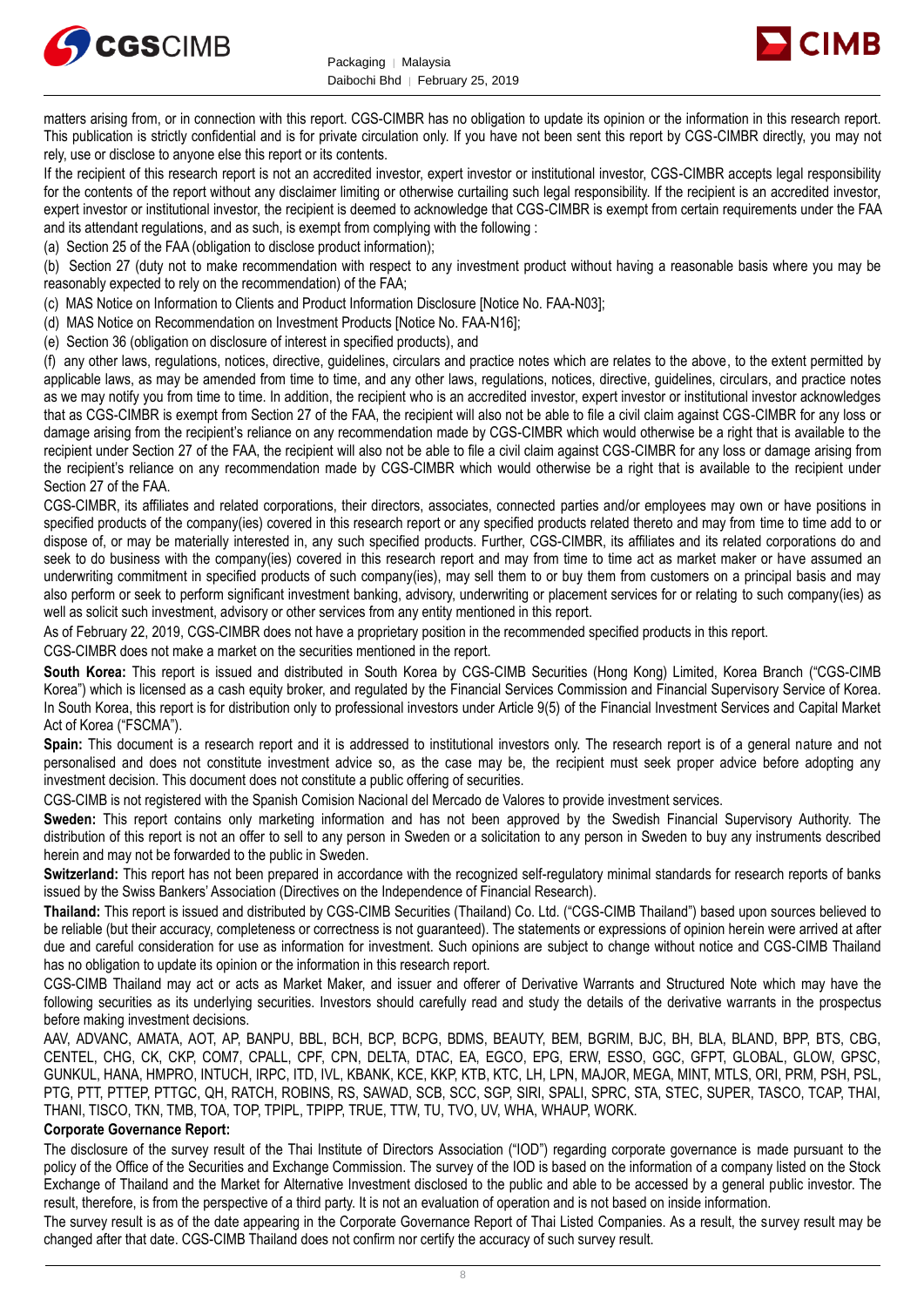



| 0.000<br><b>Range:</b><br>יטטכ | 100<br>۵n<br>JU | 80<br><b>RO</b><br>ິບບ | $\overline{z}$<br>$-1$<br>. . | --<br><b>HALL</b><br>$\sim$<br>∵ '' '' 'اا <del>ت</del> ∼<br>ັບ | Resul.<br><b>N<sub>C</sub></b><br>.∍⊔rve'<br>$\sim$ |
|--------------------------------|-----------------|------------------------|-------------------------------|-----------------------------------------------------------------|-----------------------------------------------------|
| .<br>۵۵۰.<br>eription.         | vceller.        | 000ز<br>Ven            | Good                          | N/A                                                             |                                                     |

**United Arab Emirates:** The distributor of this report has not been approved or licensed by the UAE Central Bank or any other relevant licensing authorities or governmental agencies in the United Arab Emirates. This report is strictly private and confidential and has not been reviewed by, deposited or registered with UAE Central Bank or any other licensing authority or governmental agencies in the United Arab Emirates. This report is being issued outside the United Arab Emirates to a limited number of institutional investors and must not be provided to any person other than the original recipient and may not be reproduced or used for any other purpose. Further, the information contained in this report is not intended to lead to the sale of investments under any subscription agreement or the conclusion of any other contract of whatsoever nature within the territory of the United Arab Emirates.

**United Kingdom and European Economic Area (EEA):** In the United Kingdom and European Economic Area, this material is also being distributed by CGS-CIMB Securities (UK) Limited ("CGS-CIMB UK"). CGS-CIMB UK is authorized and regulated by the Financial Conduct Authority and its registered office is at 27 Knightsbridge, London, SW1X7YB. The material distributed by CGS-CIMB UK has been prepared in accordance with CGS-CIMB's policies for managing conflicts of interest arising as a result of publication and distribution of this material. This material is for distribution only to, and is solely directed at, selected persons on the basis that those persons: (a) are eligible counterparties and professional clients of CGS-CIMB UK; (b) have professional experience in matters relating to investments falling within Article 19(5) of the Financial Services and Markets Act 2000 (Financial Promotion) Order 2005 (as amended, the "Order"), (c) fall within Article 49(2)(a) to (d) ("high net worth companies, unincorporated associations etc") of the Order; (d) are outside the United Kingdom subject to relevant regulation in each jurisdiction, material(all such persons together being referred to as "relevant persons"). This material is directed only at relevant persons and must not be acted on or relied on by persons who are not relevant persons. Any investment or investment activity to which this material relates is available only to relevant persons and will be engaged in only with relevant persons.

Where this material is labelled as non-independent, it does not provide an impartial or objective assessment of the subject matter and does not constitute independent "research" (cannot remove research from here under the applicable rules of the Financial Conduct Authority in the UK. Consequently, any such non-independent material will not have been prepared in accordance with legal requirements designed to promote the independence of research (cannot remove research from here) and will not subject to any prohibition on dealing ahead of the dissemination of research. Any such non-independent material must be considered as a marketing communication.

**United States:** This research report is distributed in the United States of America by CGS-CIMB Securities (USA) Inc, a U.S. registered brokerdealer and a related company of CGS-CIMB Research Pte Ltd, PT CGS-CIMB Sekuritas Indonesia, CGS-CIMB Securities (Thailand) Co. Ltd, CGS-CIMB Securities (Hong Kong) Limited, CGS-CIMB Securities (India) Private Limited, and is distributed solely to persons who qualify as "U.S. Institutional Investors" as defined in Rule 15a-6 under the Securities and Exchange Act of 1934. This communication is only for Institutional Investors whose ordinary business activities involve investing in shares, bonds, and associated securities and/or derivative securities and who have professional experience in such investments. Any person who is not a U.S. Institutional Investor or Major Institutional Investor must not rely on this communication. The delivery of this research report to any person in the United States of America is not a recommendation to effect any transactions in the securities discussed herein, or an endorsement of any opinion expressed herein. CGS-CIMB Securities (USA) Inc, is a FINRA/SIPC member and takes responsibility for the content of this report. For further information or to place an order in any of the above-mentioned securities please contact a registered representative of CGS-CIMB Securities (USA) Inc.

CGS-CIMB Securities (USA) Inc. does not make a market on other securities mentioned in the report.

CGS-CIMB Securities (USA) Inc. has not managed or co-managed a public offering of any of the securities mentioned in the past 12 months.

CGS-CIMB Securities (USA) Inc. has not received compensation for investment banking services from any of the company mentioned in the past 12 months.

CGS-CIMB Securities (USA) Inc. neither expects to receive nor intends to seek compensation for investment banking services from any of the company mentioned within the next 3 months.

**Other jurisdictions:** In any other jurisdictions, except if otherwise restricted by laws or regulations, this report is only for distribution to professional, institutional or sophisticated investors as defined in the laws and regulations of such jurisdictions. being the purisdictions: In any other jurisdictions, except if otherwise restricted by laws<br>stitutional or sophisticated investors as defined in the laws and regulations of such j<br>Distribution of stock ratings and investme

| <b>Other jurisdictions:</b> In any other jurisdictions, except if otherwise restricted by laws or regulations, this report is only for distribution to<br>institutional or sophisticated investors as defined in the laws and regulations of such jurisdictions. |                         |                                |  |
|------------------------------------------------------------------------------------------------------------------------------------------------------------------------------------------------------------------------------------------------------------------|-------------------------|--------------------------------|--|
| Distribution of stock ratings and investment banking clients for quarter ended on 31 December 2018                                                                                                                                                               |                         |                                |  |
| 758 companies under coverage for quarter ended on 31 December 2018                                                                                                                                                                                               |                         |                                |  |
|                                                                                                                                                                                                                                                                  | Rating Distribution (%) | Investment Banking clients (%) |  |
| Add                                                                                                                                                                                                                                                              | 61.2%                   | 4.2%                           |  |
| Hold                                                                                                                                                                                                                                                             | 25.1%                   | 2.1%                           |  |
| Reduce                                                                                                                                                                                                                                                           | 13.7%                   | 0.4%                           |  |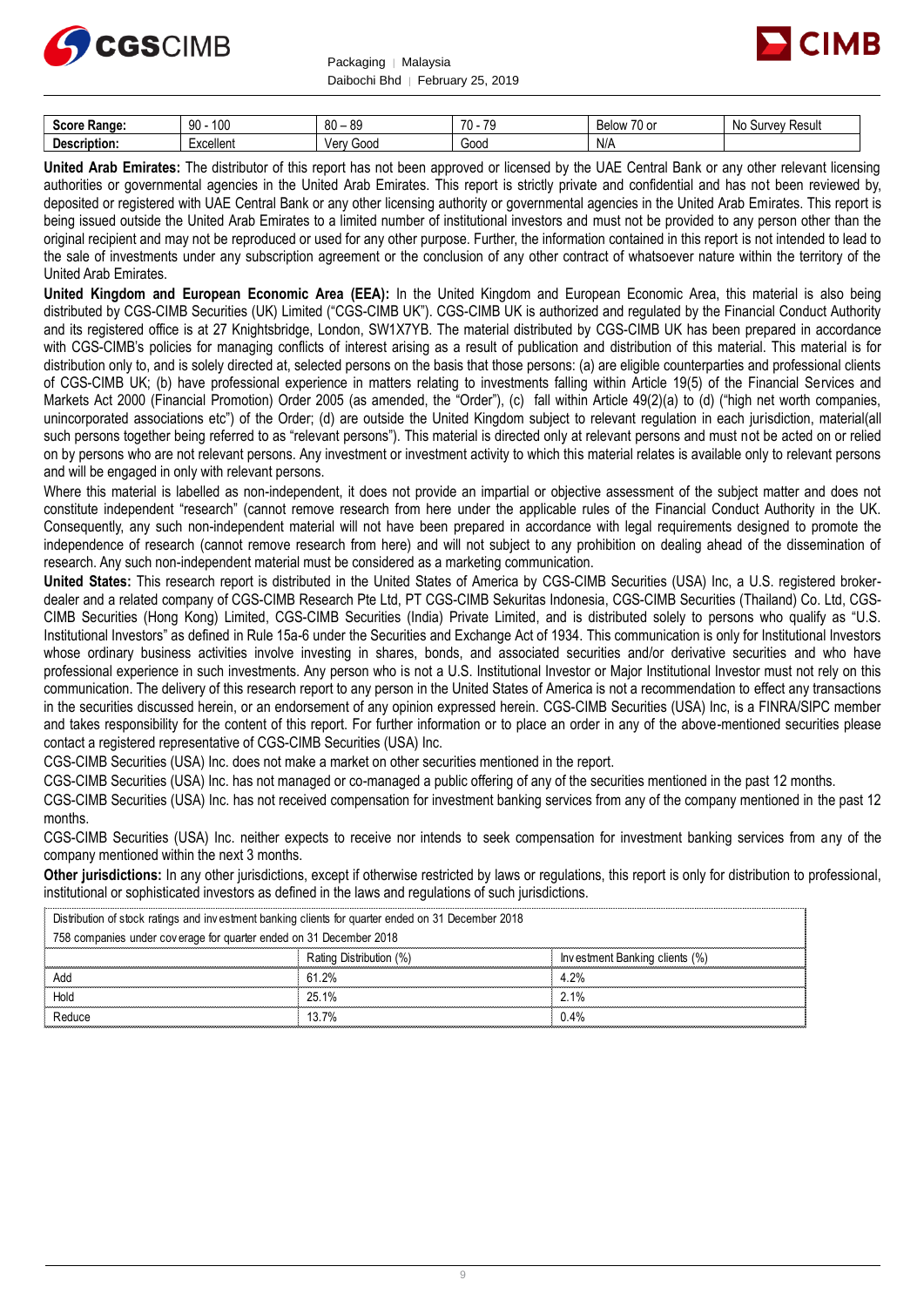



#### **Spitzer Chart for stock being researched ( 2 year data )**

**Daibochi Bhd (DPP MK)** Price Close



**Corporate Governance Report of Thai Listed Companies (CGR). CG Rating by the Thai Institute of Directors Association (Thai IOD) in 2018, Anti-Corruption 2018**

**ADVANC** – Excellent, Certified, **AEONTS** – Good, n/a, **AH** – Very Good, n/a, **AMATA** – Excellent, Declared, **ANAN** – Excellent, Declared, **AOT** – Excellent, Declared, **AP** – Excellent, Certified, **ASP** – Very Good, Certified, **BANPU** – Excellent, Certified, **BAY** – Excellent, Certified, **BBL** – Very Good, Certified, **BCH** – Good, Certified, **BCP** - Excellent, Certified, **BCPG** – Excellent, Certified, **BEM** – Very Good, n/a, **BDMS** – Very Good, n/a, **BEAUTY** – Good, n/a, **BEC** – Very Good, n/a, , **BGRIM** – Very Good, Declared, **BH** - Good, n/a, **BJC** – Very Good, Declared, **BJCHI** – Very Good, Certified, **BPP** – Very Good, Declared, **BR** - Good, Declared, **BTS** - Excellent, Certified, **CBG** – Very Good, n/a, **CCET** – Good, n/a, **CENTEL** – Very Good, Certified, **CHG** – Very Good, Declared, **CK** – Excellent, n/a, **COL** – Excellent, Declared, **CPALL** – Very Good, Certified, **CPF** – Excellent, Certified, **CPN** - Excellent, Certified, **DELTA** - Excellent, n/a, **DEMCO** – Excellent, Certified, **DDD** – Very Good, Declared, **DIF** – not available, n/a, **DTAC** – Excellent, Certified, **EA** – Excellent, n/a, **ECL** – Very Good, Certified, **EGCO** - Excellent, Certified, **EPG** – Very Good, n/a, **ERW** – Very Good, n/a, **GFPT** - Excellent, Certified, **GGC** – Excellent, Certified, **GLOBAL** – Very Good, n/a, **GLOW** – Very Good, Certified, **GPSC** – Excellent, Certified, **GULF** – Very Good, n/a, **GUNKUL** – Excellent, Certified, **HANA** - Excellent, Certified, **HMPRO** - Excellent, Certified, **HREIT** - Excellent, Certified **ICHI** – Excellent, Declared, **HUMAN** – not available, n/a, **III** – Good, n/a, **INTUCH** - Excellent, Certified, **IRPC** – Excellent, Certified, **ITD**\* – Very Good, n/a, **IVL** - Excellent, Certified, **JASIF** – not available, n/a, **KBANK** - Excellent, Certified, **KCE** - Excellent, Certified, **KKP** – Excellent, Certified, **KSL** – Excellent, Certified, **KTB** - Excellent, Certified, **KTC** – Excellent, Certified, **LH** - Very Good, n/a, **LPN** – Excellent, Certified, **M** – Very Good, Certified, **MACO** – Very Good, n/a, **MAJOR** – Very Good, n/a, **MAKRO** – Excellent, Declared, **MALEE** – Very Good, Certified, **MC** – Very Good, Certified, **MCOT** – Excellent, Certified, **MEGA** – Very Good, n/a, **MINT** - Excellent, Certified, **MTC** – Excellent, Declared, **NETBAY** – Good, n/a, **PLANB** – Excellent, Declared, **PLAT** – Very Good, Certified, **PSH** – Excellent, Certified, **PSTC** – Good, Certified, **PTT** - Excellent, Certified, **PTTEP** - Excellent, Certified, **PTTGC** - Excellent, Certified, **QH** – Excellent, Certified, **RATCH** – Excellent, Certified, **ROBINS** – Excellent, Certified, **RS** – Very Good, n/a, **RSP** – not available, n/a, **SAMART** - Excellent, n/a, **SAPPE** – Very Good, Declared, **SAT** – Excellent, Certified, **SAWAD** – Very Good, n/a, **SC** – Excellent, Declared, **SCB** - Excellent, Certified, **SCC** – Excellent, Certified, **SCN** – Very Good, Certified, **SF** – Good, n/a, **SIRI** – Very Good, Certified, **SPA** - Good, n/a, **SPALI** - Excellent, n/a, **SPRC** – Excellent, Certified, **STA** – Very Good, Certified, **STEC** – Excellent, n/a, **SVI** – Excellent, Certified, **SYNEX** – Very Good, Declared, **TASCO** – Excellent, Certified, **TCAP** – Excellent, Certified, **TIPCO** – Very Good, Certified, **TISCO** - Excellent, Certified, **TKN** – Very Good, Declared, **TMB** - Excellent, Certified, **TNR** – Very Good, Declared, **TOP** - Excellent, Certified, **TPCH** – Good, n/a, **TPIPP** – Good, n/a, **TRUE** – Excellent, Certified, **TU** – Excellent, Certified, **TVO** – Very Good, Declared, **UNIQ** – Good, n/a, **VGI** – Excellent, Certified, **WHA** – Excellent, Certified, **WHART** – not available, n/a, **WORK** – Good, n/a.

Companies participating in Thailand's Private Sector Collective Action Coalition Against Corruption programme (Thai CAC) under Thai Institute of Directors (as of August 31, 2018) are categorized into:

- Companies that have declared their intention to join CAC, and

- Companies certified by CAC

\* The company, its director or management had been reportedly accused for breaching proper corporate governance such as violation of the SEC's regulations or charged with corruption.